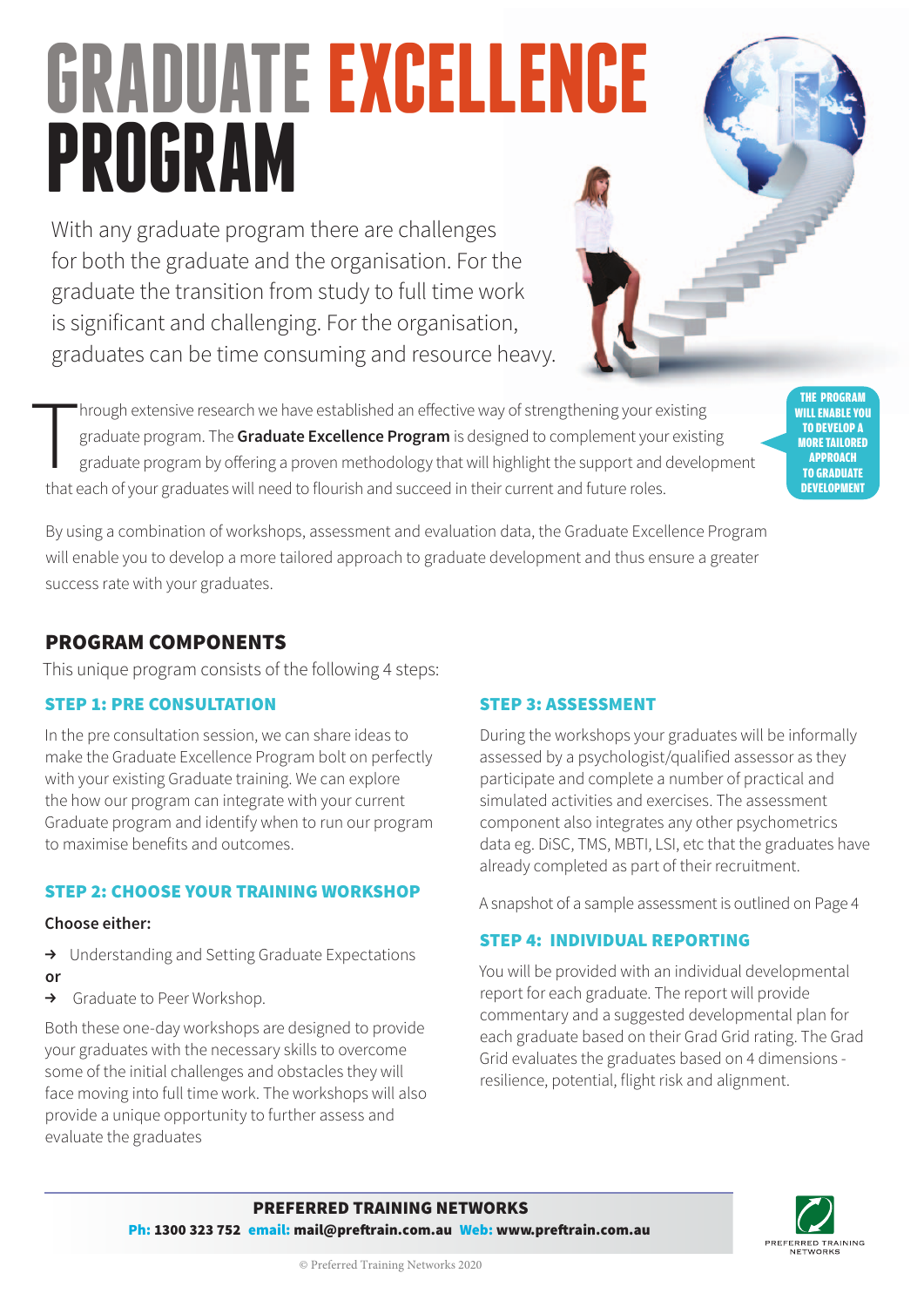# *BRADUATE EXCELLENCE PROGRAM*



## CHOOSE YOUR TRAINING COURSE

#### TRANSITION TO WORK OR

Designed by an organisational psychologist, this program will provide your graduates with skills and tools to help them move from being a Graduate to a young professional. Participants will learn self awareness, communication skills, organisational hierarchy and improved interpersonal skills. Graduates also discover that a successful academic career does not guarantee a successful professional career.

At the conclusion of this workshop participants will be able to

- $\rightarrow$  Discuss the challenges and opportunities ahead
- $\rightarrow$  Develop your internal and external communications
- $\rightarrow$  Revisit your assumptions about the workplace
- $\rightarrow$  Feel comfortable asking questions
- $\rightarrow$  Identify the components and elements of a successful career
- $\rightarrow$  Make the most out of the services available to you
- Develop personal brand



#### UNDERSTANDING AND SETTING GRADUATE EXPECTATIONS

It's exciting to finish university and secure a place within the graduate program of any firm. However the reality can be mismatched to expectation. Some graduates envisage themselves meeting with clients within their first week. Others might think they should be running accounts or cases without delay. Alas some graduates simply ooze a culture of entitlement and expectancy. Designed by an organisational psychologist, this program will provide your graduates with the chance to review and realign their expectations and provides tools to cope realistically with their career expectations. For some graduates this may be a much needed reality check while for others it may strengthen their existing expectations.

#### AT THE CONCLUSION OF THIS WORKSHOP PARTICIPANTS WILL BE ABLE TO:

- $\rightarrow$  Understand how expectations are set
- $\rightarrow$  Differentiate between realistic and unrealistic expectations
- $\rightarrow$  Reset their own professional expectations
- $\rightarrow$  Develop strategies to improve the speed to competence
- $\rightarrow$  Identify key components of organisational culture
- Develop strategies for navigating organisational politics
- Reflect on a culture of graduate entitlement
- $\rightarrow$  Compose a career plan
- $\rightarrow$  Manage the transition to full time professional work
- $\rightarrow$  Maximise the opportunities available with mentors

#### PREFERRED TRAINING NETWORKS Ph: 1300 323 752 email: mail@preftrain.com.au Web: www.preftrain.com.au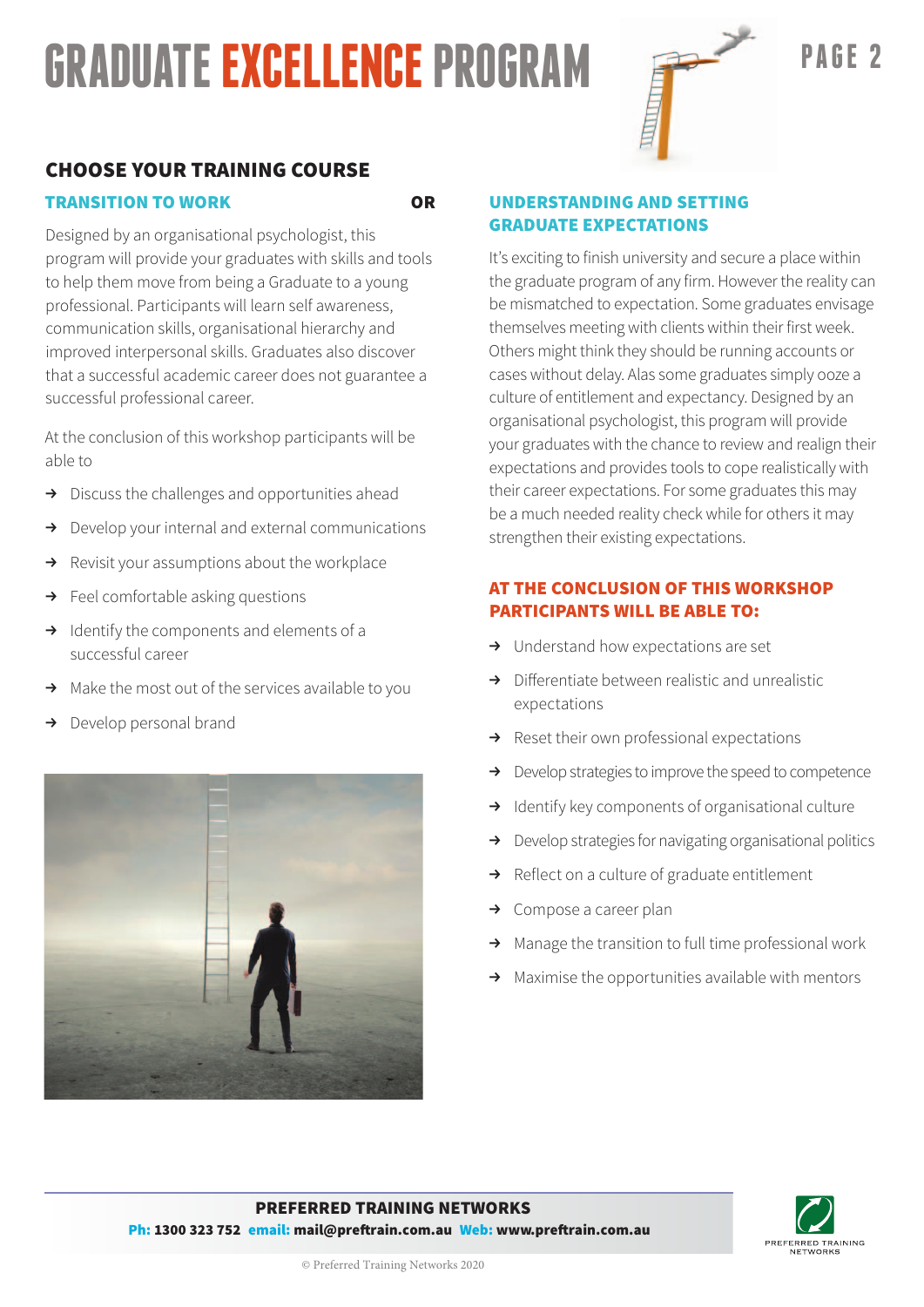# *BRADUATE EXCELLENCE PROGRAM* PAGE 3

#### FREQUENTLY ASKED QUESTIONS

#### **Q How many graduates per session?**

- A For the best results we recommend a group of 6-12 graduates
- **Q What qualifications do you have to assess the graduates?**
- A An organisational psychologist together with the accredited facilitator observes and measures the graduates through the Graduate Excellence Program

#### **Q What personality profiling can you accommodate in the Graduate Excellence Program?**

- A We can accommodate the common profiling tools including TMP, DiSC, MBTI, EQI, LSI, Hermann Brain and Hogan
- **Q How do you ensure that the training is applicable to my industry?**
- A We will consult with you to ensure that the workshop content is organisational and industry relevant.

#### **Q When is the best time to run the Graduate Excellence Program?**

A For the best results we suggest running the Graduate Excellence Program after the graduates have been with your organisation for at least 2 months. (or at the end of your internal graduate training)

#### WHO IS PREFERRED TRAINING NETWORKS?

Preferred Training Networks has been designing professional development programs for the past 9 years. Our clients include Boeing, Dept of Defence, BHP Billiton, Department of Infrastructure, Mc Connell Dowell, Department of Transport, BECA, Lend Lease, Dept of Education, RMIT, Legal Aid, ANZ, Katherine Town Council, Thales, AGL, County Court, Toll, ADI, Boroondara City Council, Law Institute, Fosters Group, Brisbane City Council, SA Ambulance.

#### RECENT TESTIMONIALS

"Preferred Training Networks do two critical things really well. They provide high quality, focused, results-oriented training activities, and they back these up with fantastic customer service. Their professionalism and efficiency makes them a pleasure to deal with."

#### **— D Hartman, Learning & Development Manager, BNP Paribas**

"What I really like about your company is the fact that I can come to you with a need, and you come back very quickly with a high quality trainer or facilitator, who will customise and deliver a tailored program to suit our needs."

#### **— A Wright, Director, Northern Health**

"Our people thought your facilitators were engaging, professional and industry savvy. What that means to me is that I know I can use your services with no risk which is terrific. Your persistent top quality is a credit to the industry"

#### **—W O Carroll, HR Manager, BHP Billiton**